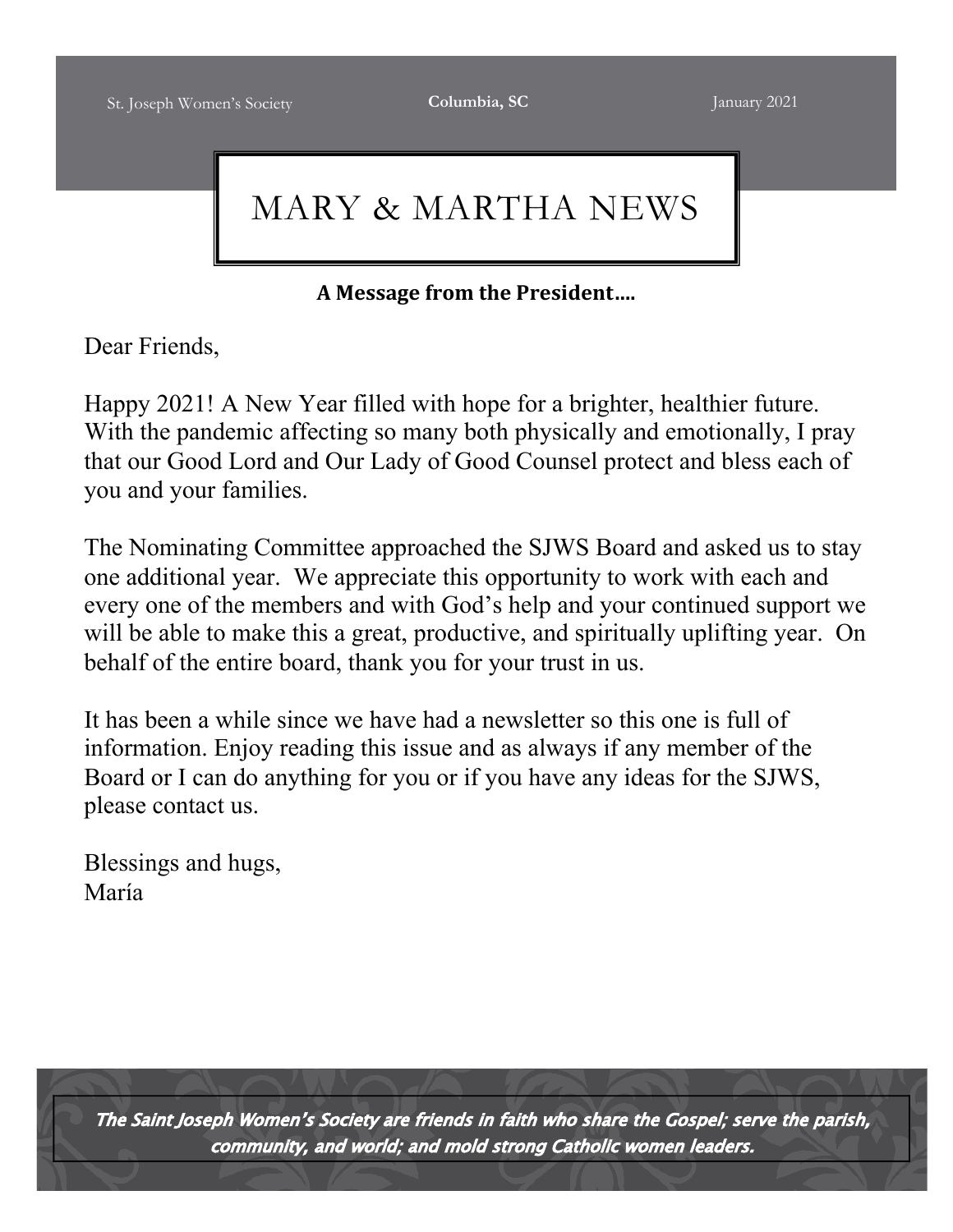## **Report from St Joseph Women Society Nominating Committee**

We met in October to select officers for the next two years. Covid-19 continued to have us in uncertainty as to when we could meet again face to face. The committee decided to ask the present officers to continue for one more year. They graciously accepted the challenge. This should have been sent in November but with the sale and the holidays, it was not. The officers for 2021 are:

> President Maria Carrero Vice president Teresa Sowers Secretary Rebecca Rotureau Treasurer Julie Rotureau

and Past President Mary Sue Barnum We thank all of them for helping get us though this difficult time. May God bless each member and help us serve Him willingly this New Year.

Respectfully submitted, Martha Becht Beverly Stricklin

## **MINISTRIES AND OUTREACH PROJECTS**

Although we have not met since last February, I want you all to know that you have been in my daily prayers. In spite of the pandemic, the St. Joseph Women's Society members were busy accomplishing many wonderful projects.

- 1. **Sewing Warriors cloth masks making ministry**. From March through September the Sewing Warriors donated sewing materials, cut fabric and elastic, sewed, laundered, and delivered over 4300 masks.
- 2. Since we were unable to have the annual **Birthright Tea Room**, we were able to collect *online*Birthright Tea Room monetary donations in lieu of having the luncheon. Through the generosity of our members and parishioners the SJWS was able to present Birthright with a check for \$2,700.
- 3. **Birthright Baby Shower** was also a success! Again through everyone's generous spirit the SJWS was able to deliver two carloads of baby items to Birthright of Columbia.
- 4. **The first ever online .,. "from the Devine Kitchens" fall sale** was accomplished successfully through the tireless work of Jamie Hall, our "tech" expert, Martha Becht and Teresa Sowers, co-chairs of the Ways and Means Committee, and so many of our SJWS members. A special thank you to all who participated in this annual fund raising event by cooking, baking, canning, crafting, selling and buying. We were able to raise approximately \$4,200 which will be used for our outreach ministries.

We have been blessed with so many wonderful SJWS members and parishioners who have always joined in to help us reach our goals with our ministries.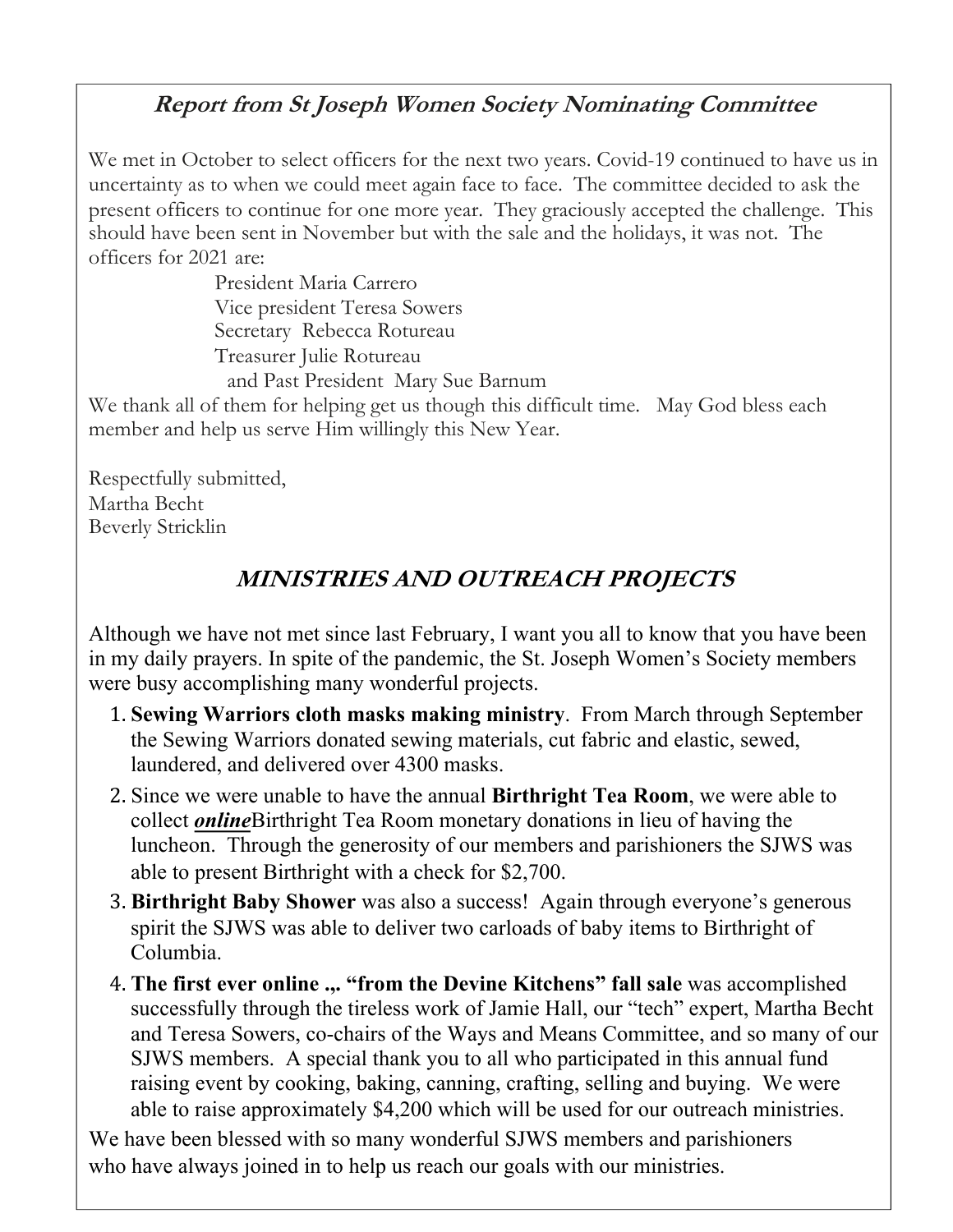## **FEBRUARY MEETING**



We hope to have a SJWS monthly meeting on **February <sup>21</sup>**. The theme will be our second annual "Share the Love" meeting. This is where I ask members to bring needed items for "Clean of Heart".

Because of pandemic rules, we are only allowed to have 25 members at each meeting. Keeping the board in mind, we will have room for **only 20 members**. We will not be able to serve lunch but will have pick up refreshments. **If you are interested in attending the February meeting, please email me as soon as possible.**

**If you are unable to attend the meeting but would like to donate items for "Clean of Heart"**, there will be **a box by the front desk** in the Ministries and Administration Building (MAB) so that you can **drop off your items**.

### **ITEMS NEEDED at Catholic Charities and Clean of Heart.**

- 1. Small toothpaste
- 2. Tooth brushes
- 3. Double Edge razors.
- 4. Bottled water
- 5. Individual fruit cups.
- 6. Self-opening cans of protein; Vienna sausages, beanie weenies, tuna, chicken.

**Clean of Heart will be open three days a week beginning in February. They seem to be seeing a lot of people for clothing so specific items go quickly. Needed clothing items: men's pants waist 32 and 34, hoodies L, XL, 2XL, men's shoes size 9 and 10. Volunteers are needed to work at Clean of Heart on Monday, Wednesday or Thursday mornings. If interested contact Sr. Angelita at 917-428-5244.**

**From Julie Rotureau, Treasurer:**

nnnnnnnnnnnn

**Happy New Year! I pray this finds each of you doing well and staying safe.**

**\*\*\*\*\*\*\*\*\*\*\*\*\*\*\*\* It's dues time again!! \*\*\*\*\*\*\*\*\*\*\*\*\*\*\*\*\*\*\***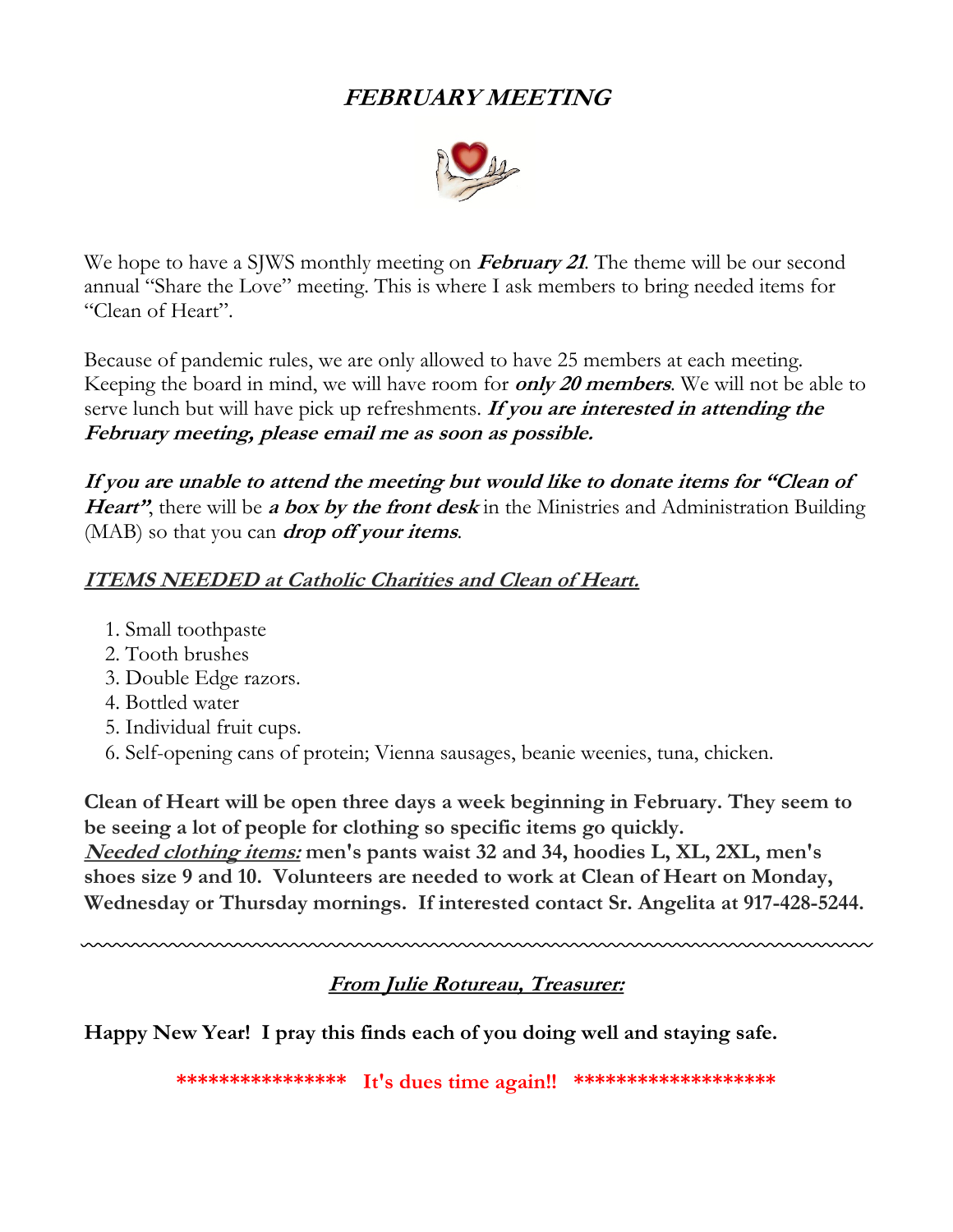**Please drop off your 2021 Membership form and dues to the parish office, or place in the collection basket, or even mail directly to me (3200 Cornwall Rd, Columbia, SC 29204). The amount remains the same, at \$25.00 annually. You are encouraged to use the form attached to this email, or simply enclose a note with your check. We appreciate your membership! THANK YOU!**

#### **Women's Society Interest Form and Membership Form**

For more information, please visit our website at www.stjosephcolumbia.org to contact us, please send email to womensociety@stjosephcolumbia.org or simply fill out this info, leave it today, or drop it in the collection plate during Mass, or mail it to the parish office.

| Name                                                                                                                             |  |
|----------------------------------------------------------------------------------------------------------------------------------|--|
| Address<br><u> 1980 - John Stein, mars and de Brandenburg and de Brandenburg and de Brandenburg and de Brandenburg and de Br</u> |  |
| How may we contact you?                                                                                                          |  |
| Phone (home)                                                                                                                     |  |
| Phone (cell)                                                                                                                     |  |
|                                                                                                                                  |  |
| <b>Or</b>                                                                                                                        |  |
| Mail:                                                                                                                            |  |

Yes , I'd prefer receiving correspondence at the above address instead of email.

 YES, I am ready to join the Women's Society now. I am including the 2021 DUES of \$ 25.

 I'm already a member, renewing my membership for 2021. I am including the 2021 DUES of \$ 25 St. Joseph Women's Society are friends in faith who share the Gospel; serve the parish, community, and world; and mold strong Catholic women leaders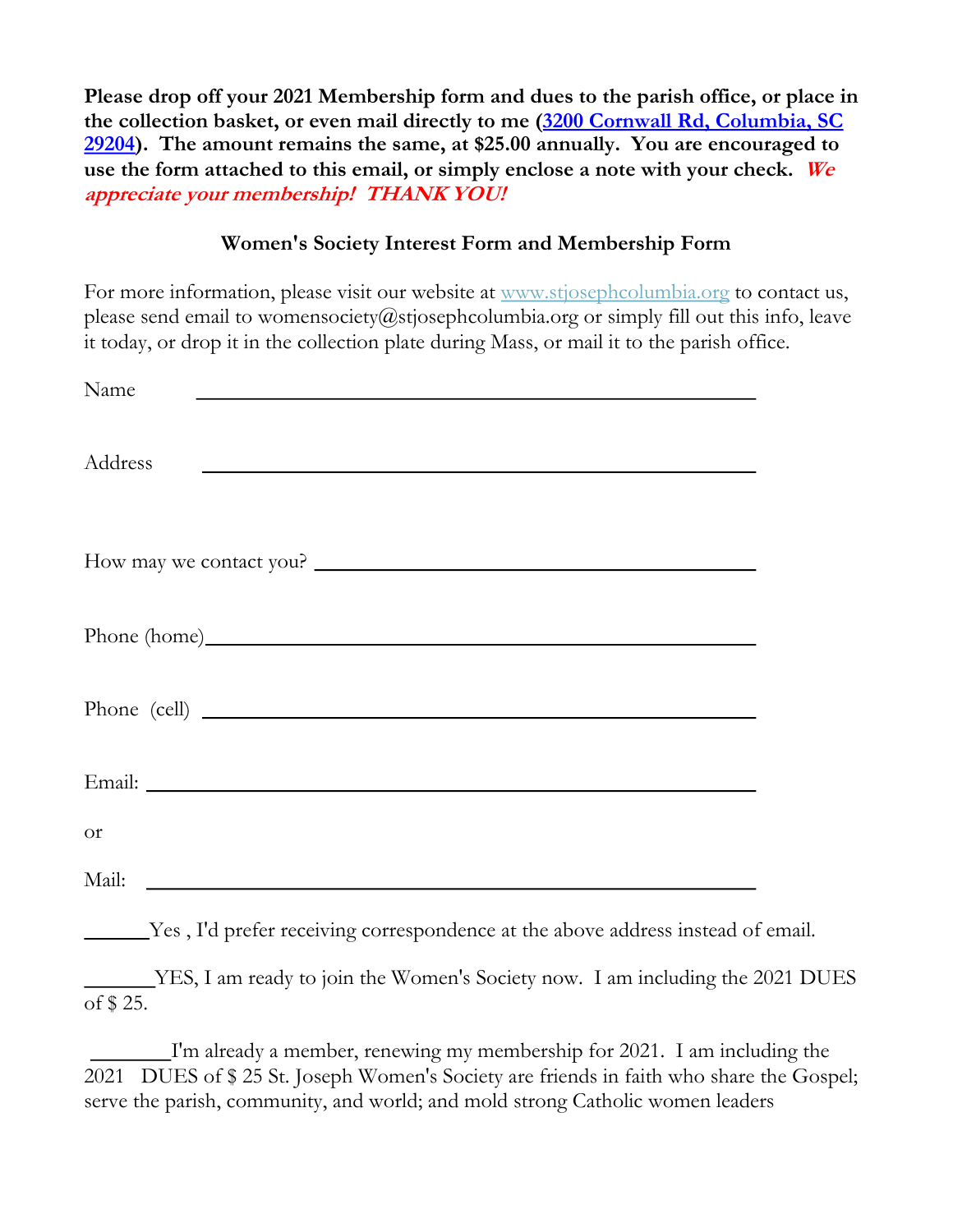#### **IN MEMORIAM**

**So many loved ones and friends were lost this past year. May they Rest in Peace in the arms of Our Loving Lord. Please continue to pray for the response of their souls as well as for the love ones they left behind.**

> *"The Lord is my shepherd, there is nothing I lack. In green pastures he makes me lie down; To still waters he leads me He restores my soul. Even though I walk through the valley of the shadow of death, I will fear no evil, for you are with me; Your rod and your staff comfort me.*

> > *Psalm 23:1-4*

## *MEMORIAL MASSES*

**Manuel "Manny" Lifchez**, brother-in-law of Tinka Tiemann (husband of Delight), **February 26, 6:00 PM**

**Arthur Brown**, father-in-law of Pam Brown, **February 25, 7:30 AM**

**Zygmunt Wtodarezyk,** brother-in-law of Teresa Chmura, **March 7, at 10:30 AM**

**Anne Smith** - Honorary SJWS Member - **March 29 at 7:30 a.m**

**. Bob Sakara,** husband of Anne Sakara, **April 15 at 7:30 a.m.**

**Shirley Stiglbauer -** Honorary SJWS Member -**April 21 at 7:30 a.m.**

**\*\*\*\*\*\*\*\*\*\*\*\*\*\*\*\*\*\*\*\*\*\*\*\*\*\*\*\*\*\*\*\*\*\*\*\*\*\*\*\*\*\*\*\*\*\*\*\*\*\*\*\*\*\*\*\*\*\*\*\*\*\*\*\*\*\*\*\*\*\*\*\*\***

#### *FROM REGINA SPELL AND TERESA SOWERS… HISTORY COMMITTEE!*

#### *ITEMS ARE NEEDED FOR THE 2020 SCRAPBOOK!*

**Although the SCCCW convention will not take place this year, we are putting together a scrapbook so that the SJWS may have a record of the year. We are accepting any pictures or any articles/items to record events from last year. We have some pictures from Annual Meeting, Community Sunday. If you have any pictures you would like to share we would greatly appreciate it.**